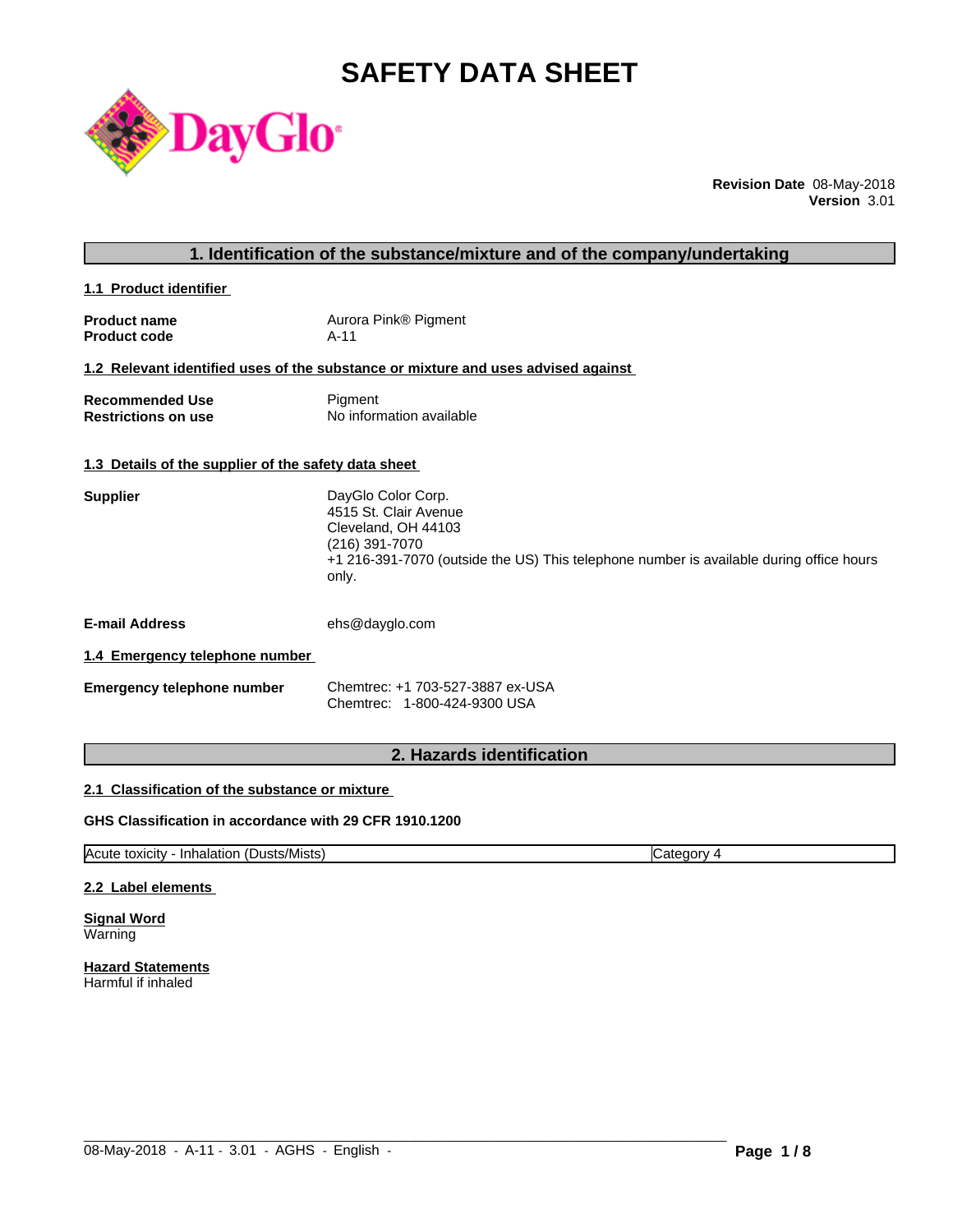

**Precautionary Statements - Prevention** Avoid breathing dust/fume/gas/mist/vapors/spray Use only outdoors or in a well-ventilated area

#### **Precautionary Statements - Response**

IF INHALED: Remove person to fresh air and keep comfortable for breathing Call a POISON CENTER or doctor if you feel unwell

#### **2.3. Other Hazards Hazards not otherwise classified (HNOC)** Not Applicable

**2.4 Other information** 

Not Applicable

**Unknown Acute Toxicity** 1.01% of the mixture consists of ingredient(s) of unknown toxicity

### **3. Composition/Information on Ingredients**

#### **Substance Mixture**

| Chemical<br>l Name                                       | CAS No.                             | Mainht <sub>-</sub> % |
|----------------------------------------------------------|-------------------------------------|-----------------------|
| 4.4<br>: Red<br><b>Doole</b><br>. ۱. ب<br>sasiv<br>.     | -30-<br>3068-<br>ັບ                 |                       |
| : nercentage (concentration) of composition<br>∣h≙ ≙¥a∩t | tannes ahert e ze hladdiw naad sa t |                       |

The exact percentage (concentration) of composition has been withheld as a trade secret.

## **4. First aid measures**

#### **4.1 Description of first-aid measures**

| General advice                                                                 | No information available.                                                                                                                                                                                               |  |  |
|--------------------------------------------------------------------------------|-------------------------------------------------------------------------------------------------------------------------------------------------------------------------------------------------------------------------|--|--|
| Eye contact                                                                    | Immediately flush with plenty of water. After initial flushing, remove any contact lenses and<br>continue flushing for at least 15 minutes. Keep eye wide open while rinsing. If symptoms<br>persist, call a physician. |  |  |
| <b>Skin contact</b>                                                            | Immediate medical attention is not required. Wash off with soap and water.                                                                                                                                              |  |  |
| <b>Inhalation</b>                                                              | Immediate medical attention is not required. Move to fresh air.                                                                                                                                                         |  |  |
| Ingestion                                                                      | Do NOT induce vomiting. Drink plenty of water. Consult a physician.                                                                                                                                                     |  |  |
| 4.2 Most important symptoms and effects, both acute and delayed                |                                                                                                                                                                                                                         |  |  |
| <b>Symptoms</b>                                                                | See Section 2.2, Label Elements and/or Section 11, Toxicological effects.                                                                                                                                               |  |  |
| 4.3 Indication of any immediate medical attention and special treatment needed |                                                                                                                                                                                                                         |  |  |
| Notes to physician                                                             | Treat symptomatically.                                                                                                                                                                                                  |  |  |

 $\_$  ,  $\_$  ,  $\_$  ,  $\_$  ,  $\_$  ,  $\_$  ,  $\_$  ,  $\_$  ,  $\_$  ,  $\_$  ,  $\_$  ,  $\_$  ,  $\_$  ,  $\_$  ,  $\_$  ,  $\_$  ,  $\_$  ,  $\_$  ,  $\_$  ,  $\_$  ,  $\_$  ,  $\_$  ,  $\_$  ,  $\_$  ,  $\_$  ,  $\_$  ,  $\_$  ,  $\_$  ,  $\_$  ,  $\_$  ,  $\_$  ,  $\_$  ,  $\_$  ,  $\_$  ,  $\_$  ,  $\_$  ,  $\_$  ,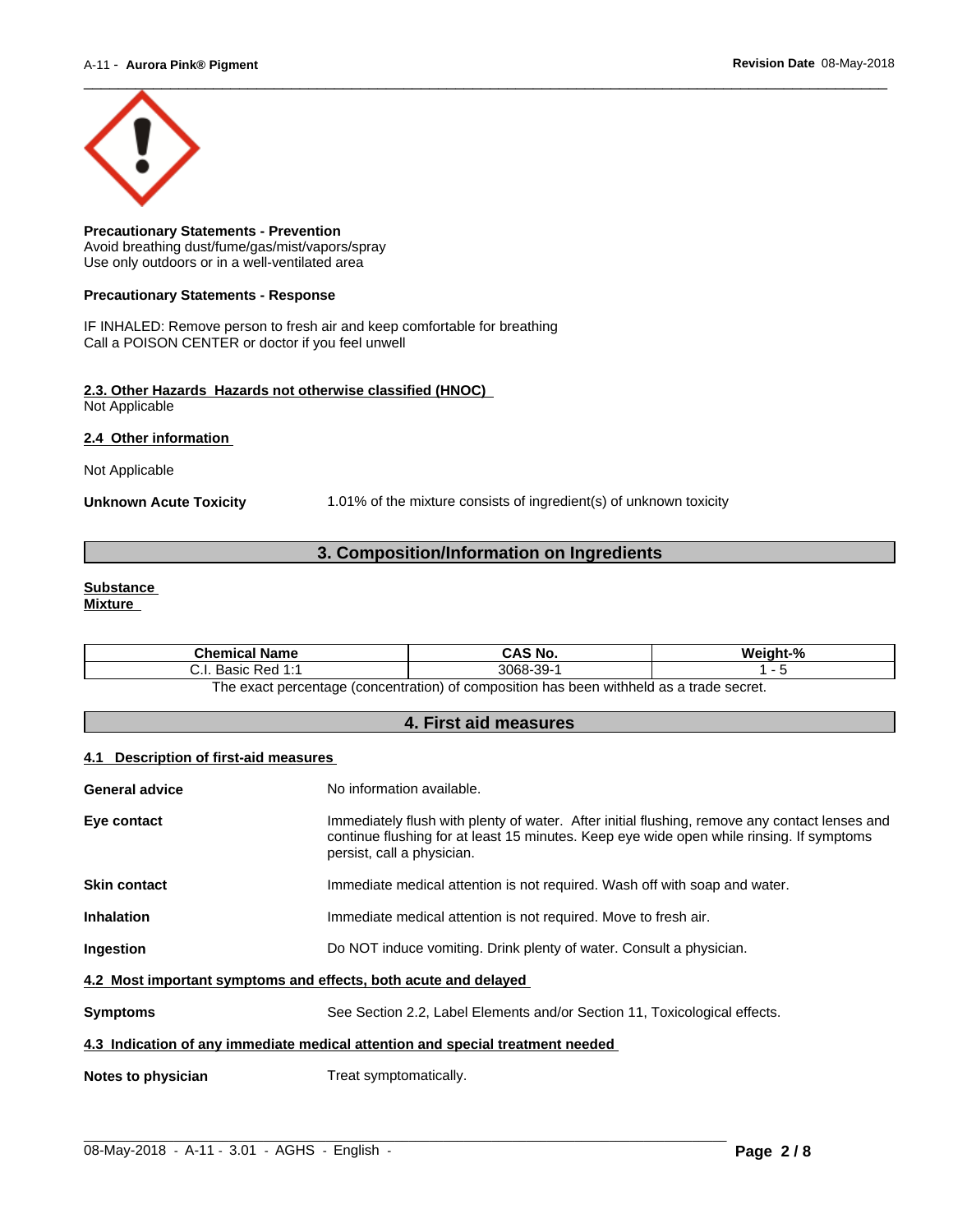### **5. Fire-Fighting Measures**

 $\overline{\phantom{a}}$  ,  $\overline{\phantom{a}}$  ,  $\overline{\phantom{a}}$  ,  $\overline{\phantom{a}}$  ,  $\overline{\phantom{a}}$  ,  $\overline{\phantom{a}}$  ,  $\overline{\phantom{a}}$  ,  $\overline{\phantom{a}}$  ,  $\overline{\phantom{a}}$  ,  $\overline{\phantom{a}}$  ,  $\overline{\phantom{a}}$  ,  $\overline{\phantom{a}}$  ,  $\overline{\phantom{a}}$  ,  $\overline{\phantom{a}}$  ,  $\overline{\phantom{a}}$  ,  $\overline{\phantom{a}}$ 

#### **5.1 Extinguishing media**

#### **Suitable extinguishing media**

Use extinguishing measures that are appropriate to local circumstances and the surrounding environment.

**Unsuitable Extinguishing Media** None.

### **5.2 Special hazards arising from the substance or mixture**

#### **Special Hazard**

None known based on information supplied.

**Hazardous Combustion Products** Carbon oxides. Nitrogen oxides (NOx). Oxides of sulfur.

#### **Explosion Data**

**Sensitivity to Mechanical Impact** None.

**Sensitivity to Static Discharge** Fine dust dispersed in air, in sufficient concentrations, and in the presence of an ignition source is a potential dust explosion hazard.

#### **5.3 Advice for firefighters**

As in any fire, wear self-contained breathing apparatus pressure-demand, MSHA/NIOSH (approved or equivalent) and full protective gear.

### **6. Accidental Release Measures**

#### **6.1 Personal precautions, protective equipment and emergency procedures**

Ensure adequate ventilation, especially in confined areas. Use personal protective equipment.

#### **6.2 Environmental precautions**

Dust deposits should not be allowed to accumulate on surfaces as these may form an explosive mixture if they are released into the atmosphere in sufficient concentration. Avoid dispersal of dust in the air (i.e., cleaning dusty surfaces with compressed air). Nonsparking tools should be used. Prevent product from entering drains.

#### **6.3 Methods and materials for containment and cleaning up**

| <b>Methods for Containment</b> | Prevent dust cloud. Cover powder spill with plastic sheet or tarp to minimize spreading.                                                                                                                                                                                                                                                                                                |
|--------------------------------|-----------------------------------------------------------------------------------------------------------------------------------------------------------------------------------------------------------------------------------------------------------------------------------------------------------------------------------------------------------------------------------------|
| Methods for cleaning up        | Avoid dust formation. Take precautionary measures against static discharges. Do not dry<br>sweep dust. Wet dust with water before sweeping or use a vacuum to collect dust. Use<br>personal protective equipment. Take up mechanically and collect in suitable container for<br>disposal. Prevent product from entering drains. Keep in suitable and closed containers for<br>disposal. |

### **7. Handling and storage**

#### **7.1 Precautions for safe handling**

| Advice on safe handling                                          | Avoid dust formation. Take precautionary measures against static discharges. Fine dust<br>dispersed in air may ignite. Wear personal protective equipment. |  |
|------------------------------------------------------------------|------------------------------------------------------------------------------------------------------------------------------------------------------------|--|
| <b>Hygiene measures</b>                                          | Handle in accordance with good industrial hygiene and safety practice.                                                                                     |  |
| 7.2 Conditions for safe storage, including any incompatibilities |                                                                                                                                                            |  |
| <b>Storage Conditions</b>                                        | Keep tightly closed in a dry and cool place.                                                                                                               |  |
| <b>Materials to Avoid</b>                                        | No materials to be especially mentioned.                                                                                                                   |  |

 $\_$  ,  $\_$  ,  $\_$  ,  $\_$  ,  $\_$  ,  $\_$  ,  $\_$  ,  $\_$  ,  $\_$  ,  $\_$  ,  $\_$  ,  $\_$  ,  $\_$  ,  $\_$  ,  $\_$  ,  $\_$  ,  $\_$  ,  $\_$  ,  $\_$  ,  $\_$  ,  $\_$  ,  $\_$  ,  $\_$  ,  $\_$  ,  $\_$  ,  $\_$  ,  $\_$  ,  $\_$  ,  $\_$  ,  $\_$  ,  $\_$  ,  $\_$  ,  $\_$  ,  $\_$  ,  $\_$  ,  $\_$  ,  $\_$  ,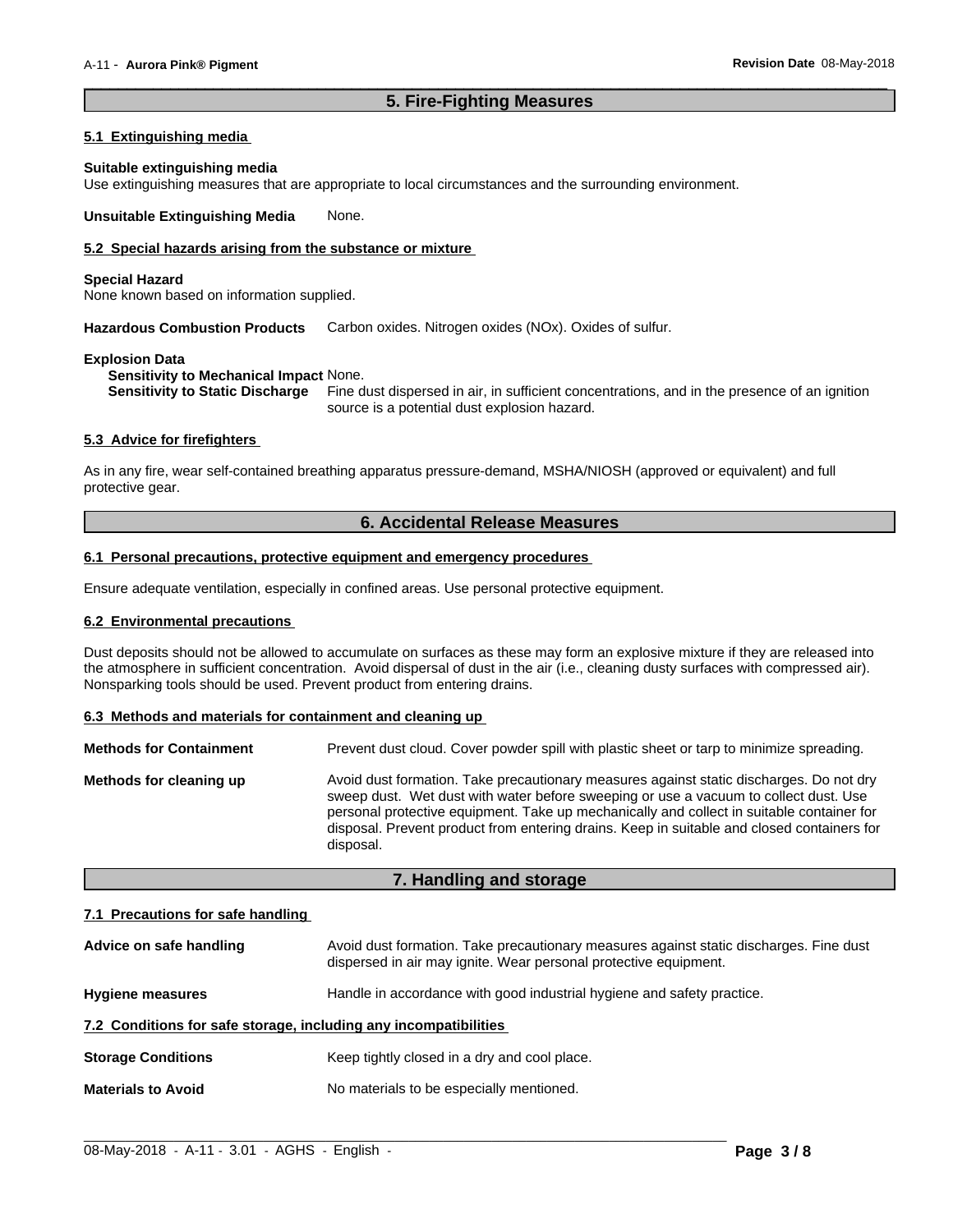# **8. Exposure controls/personal protection**

 $\overline{\phantom{a}}$  ,  $\overline{\phantom{a}}$  ,  $\overline{\phantom{a}}$  ,  $\overline{\phantom{a}}$  ,  $\overline{\phantom{a}}$  ,  $\overline{\phantom{a}}$  ,  $\overline{\phantom{a}}$  ,  $\overline{\phantom{a}}$  ,  $\overline{\phantom{a}}$  ,  $\overline{\phantom{a}}$  ,  $\overline{\phantom{a}}$  ,  $\overline{\phantom{a}}$  ,  $\overline{\phantom{a}}$  ,  $\overline{\phantom{a}}$  ,  $\overline{\phantom{a}}$  ,  $\overline{\phantom{a}}$ 

### **8.1 Exposure Guidelines**

### **8.2 Appropriate engineering controls**

| <b>Engineering Measures</b>   | <b>Showers</b><br>Eyewash stations                                                                             |
|-------------------------------|----------------------------------------------------------------------------------------------------------------|
|                               | Ventilation systems.                                                                                           |
|                               | 8.3 Individual protection measures, such as personal protective equipment                                      |
| <b>Eve/Face Protection</b>    | Safety glasses with side-shields.                                                                              |
| Skin and body protection      | Wear chemical resistant footwear and clothing such as gloves, an apron or a whole body<br>suit as appropriate. |
| <b>Respiratory protection</b> | . NIOSH/MSHA approved respiratory protection should be worn if exposure is anticipated.                        |
| <b>Hygiene measures</b>       | See section 7 for more information                                                                             |
|                               |                                                                                                                |

# **9. Physical and chemical properties**

### **9.1 Information on basic physical and chemical properties**

| <b>Physical state</b>                            | Solid                                 |                          |                          |
|--------------------------------------------------|---------------------------------------|--------------------------|--------------------------|
| Appearance                                       | Powder                                | Color                    | Pink                     |
| Odor                                             | Pungent                               | <b>Odor Threshold</b>    | No information available |
|                                                  |                                       |                          |                          |
| <b>Property</b>                                  | Values                                | Remarks • Methods        |                          |
| рH                                               |                                       | No information available |                          |
| Melting/freezing point                           | 110 °C / 230 °F                       |                          |                          |
| Boiling point/boiling range                      |                                       | No information available |                          |
| <b>Flash Point</b>                               |                                       | No information available |                          |
| <b>Evaporation rate</b>                          |                                       | No information available |                          |
| Flammability (solid, gas)                        |                                       | No information available |                          |
| <b>Flammability Limits in Air</b>                |                                       |                          |                          |
| upper flammability limit                         |                                       | No information available |                          |
| lower flammability limit                         |                                       | No information available |                          |
| Vapor pressure                                   |                                       | No information available |                          |
| <b>Vapor density</b>                             |                                       | No information available |                          |
| <b>Specific Gravity</b>                          | 1.36                                  |                          |                          |
| <b>Water solubility</b>                          | Insoluble in water                    |                          |                          |
| Solubility in other solvents                     |                                       | No information available |                          |
| <b>Partition coefficient</b>                     |                                       | No information available |                          |
| <b>Autoignition temperature</b>                  |                                       | No information available |                          |
| <b>Decomposition temperature</b>                 |                                       | No information available |                          |
| <b>Viscosity, kinematic</b>                      |                                       | No information available |                          |
| <b>Viscosity, dynamic</b>                        |                                       | No information available |                          |
| <b>Explosive properties</b>                      | Fine dust dispersed in air may ignite |                          |                          |
| <b>Oxidizing Properties</b>                      |                                       | No information available |                          |
| 9.2 Other information                            |                                       |                          |                          |
| Volatile organic compounds (VOC) None<br>content |                                       |                          |                          |

# **10. Stability and Reactivity**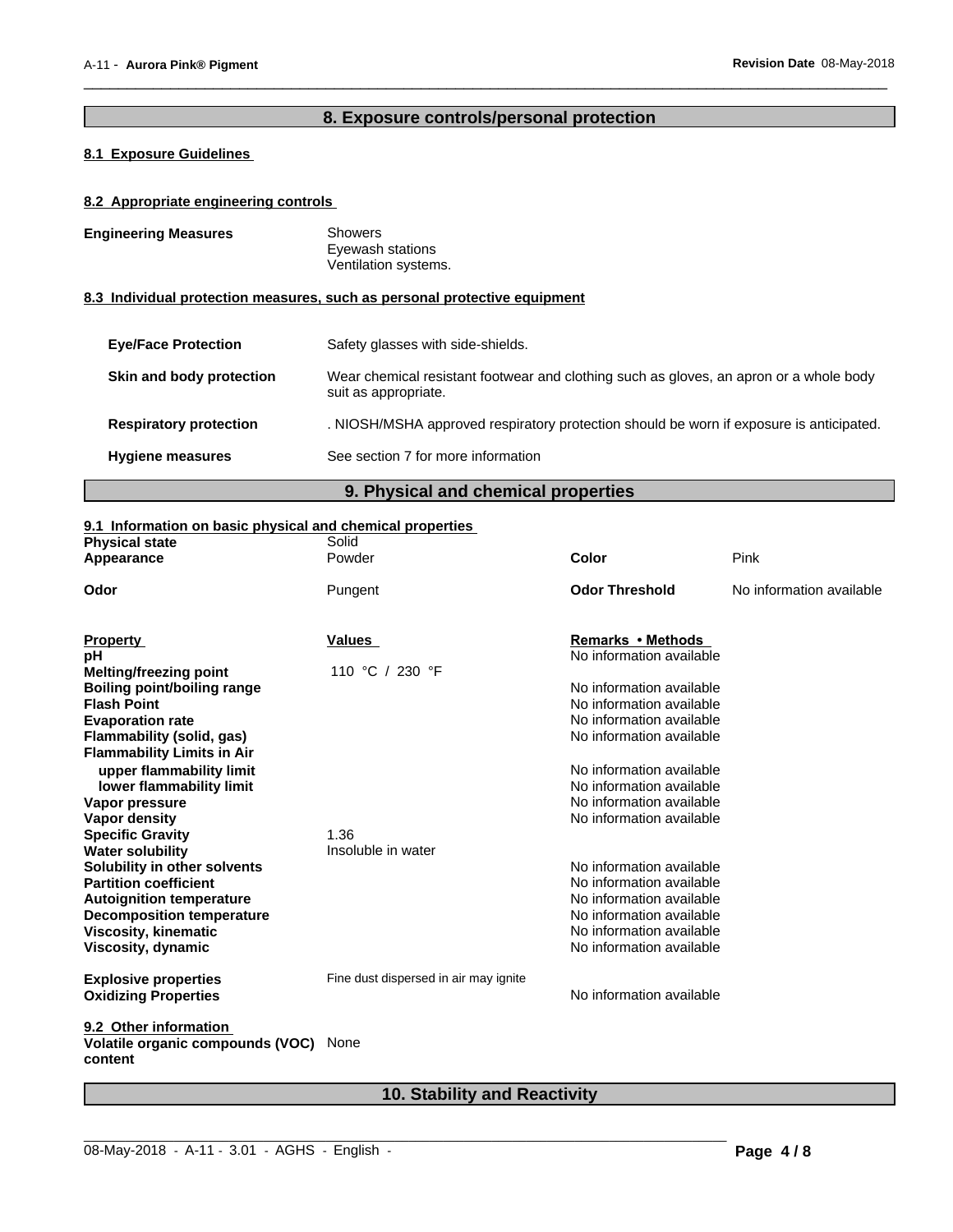#### **10.1 Reactivity**

No dangerous reaction known under conditions of normal use

#### **10.2 Chemical stability**

Stable

#### **10.3 Possibility of hazardous reactions**

Hazardous polymerization does not occur.

#### **10.4 Conditions to Avoid**

Dust formation. Take precautionary measures against static discharges.

#### **10.5 Incompatible Materials**

None known based on information supplied.

#### **10.6 Hazardous Decomposition Products**

None known based on information supplied.

### **11. Toxicological information**

 $\overline{\phantom{a}}$  ,  $\overline{\phantom{a}}$  ,  $\overline{\phantom{a}}$  ,  $\overline{\phantom{a}}$  ,  $\overline{\phantom{a}}$  ,  $\overline{\phantom{a}}$  ,  $\overline{\phantom{a}}$  ,  $\overline{\phantom{a}}$  ,  $\overline{\phantom{a}}$  ,  $\overline{\phantom{a}}$  ,  $\overline{\phantom{a}}$  ,  $\overline{\phantom{a}}$  ,  $\overline{\phantom{a}}$  ,  $\overline{\phantom{a}}$  ,  $\overline{\phantom{a}}$  ,  $\overline{\phantom{a}}$ 

#### **11.1 Acute toxicity**

#### **Numerical measures of toxicity: Product Information**

| LD50 Oral:         | <b>LD50 Dermal:</b>        |
|--------------------|----------------------------|
| 16,000 mg/kg (rat) | $\cdot$ 23,000 mg/kg (rat) |

#### **The following values are calculated based on chapter 3.1 of the GHS document**

**Unknown Acute Toxicity** 1.01% of the mixture consists of ingredient(s) of unknown toxicity

| Oral LD50        | 44,455.00 mg/kg |  |
|------------------|-----------------|--|
| LC50 (Dust/Mist) | 4.71 $mq/l$     |  |

#### **Numerical measures of toxicity: Component Information**

| <b>Chemical Name</b>                             | LD50 Oral                                | <b>LD50 Dermal</b>                          | $C_{E}$ $\sim$ $\sim$<br><b>Inhalation</b><br>ъ. |
|--------------------------------------------------|------------------------------------------|---------------------------------------------|--------------------------------------------------|
| <u>.</u><br>Red<br><b>UCOUC</b><br>.<br>3068-39- | Rat<br>44 O<br>) ma/ka<br>τ∪<br>.<br>. . | mq/kg (Rat)<br>2.500<br>$\mathbf{r}$<br>. . | 0.05<br>ma/l<br>(4 hour)                         |

 $\_$  ,  $\_$  ,  $\_$  ,  $\_$  ,  $\_$  ,  $\_$  ,  $\_$  ,  $\_$  ,  $\_$  ,  $\_$  ,  $\_$  ,  $\_$  ,  $\_$  ,  $\_$  ,  $\_$  ,  $\_$  ,  $\_$  ,  $\_$  ,  $\_$  ,  $\_$  ,  $\_$  ,  $\_$  ,  $\_$  ,  $\_$  ,  $\_$  ,  $\_$  ,  $\_$  ,  $\_$  ,  $\_$  ,  $\_$  ,  $\_$  ,  $\_$  ,  $\_$  ,  $\_$  ,  $\_$  ,  $\_$  ,  $\_$  ,

### **11.2 Information on toxicologicaleffects**

#### **Skin corrosion/irritation**

Product Information

• May cause irritation

Component Information

• No information available

#### **Serious eye damage/eye irritation**

Product Information

• May cause irritation

**Component Information** 

• No information available

#### **Respiratory or skin sensitization**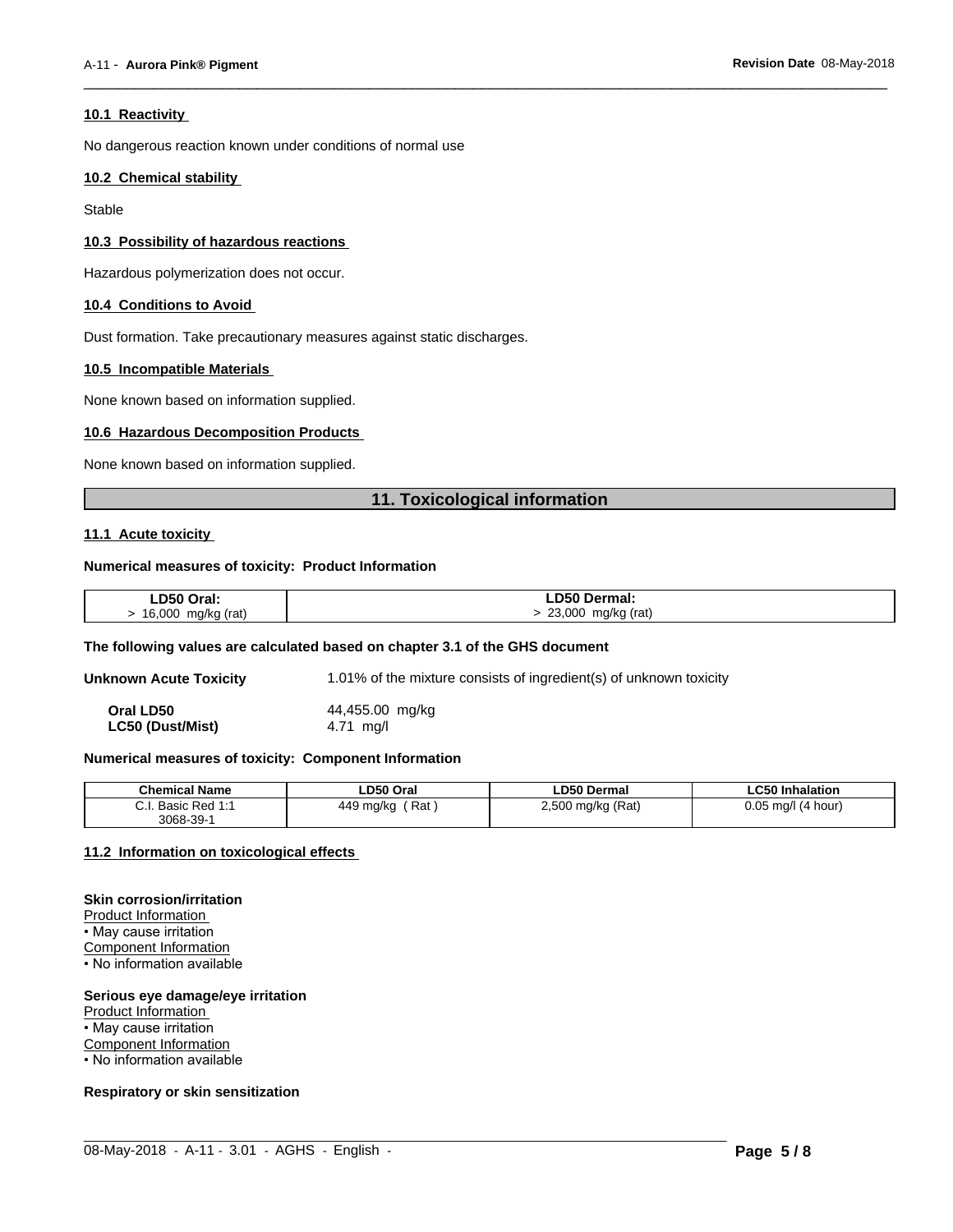Product Information • May be harmful if inhaled Component Information • No information available

### **Germ cell mutagenicity**

Product Information • No information available Component Information

• No information available

### **Carcinogenicity**

Product Information

• This product contains <0.1% free formaldehyde and may be capable of outgassing formaldehyde at levels in excess of OSHA's Action Level under some conditions of use. Formaldehyde is a known cancer hazard. Long term exposure may result in dermatitis or respiratory sensitization for sensitive individuals.<br>Component Information

 $\overline{\phantom{a}}$  ,  $\overline{\phantom{a}}$  ,  $\overline{\phantom{a}}$  ,  $\overline{\phantom{a}}$  ,  $\overline{\phantom{a}}$  ,  $\overline{\phantom{a}}$  ,  $\overline{\phantom{a}}$  ,  $\overline{\phantom{a}}$  ,  $\overline{\phantom{a}}$  ,  $\overline{\phantom{a}}$  ,  $\overline{\phantom{a}}$  ,  $\overline{\phantom{a}}$  ,  $\overline{\phantom{a}}$  ,  $\overline{\phantom{a}}$  ,  $\overline{\phantom{a}}$  ,  $\overline{\phantom{a}}$ 

• No information available

### **Reproductive toxicity**

Product Information • No information available Component Information • No information available

**STOT - single exposure**

No information available

### **STOT - repeated exposure**

• No known effect

### **Other adverse effects**

Product Information • No information available Component Information • No information available

**Aspiration hazard**

Product Information • No information available Component Information

• No information available

# **12. Ecological information**

### **12.1 Toxicity**

**Ecotoxicity No information available** 

 $<$  1 % of the mixture consists of components(s) of unknown hazards to the aquatic environment

### **Ecotoxicity effects**

### **12.2 Persistence and degradability**

No information available.

#### **12.3 Bioaccumulative potential**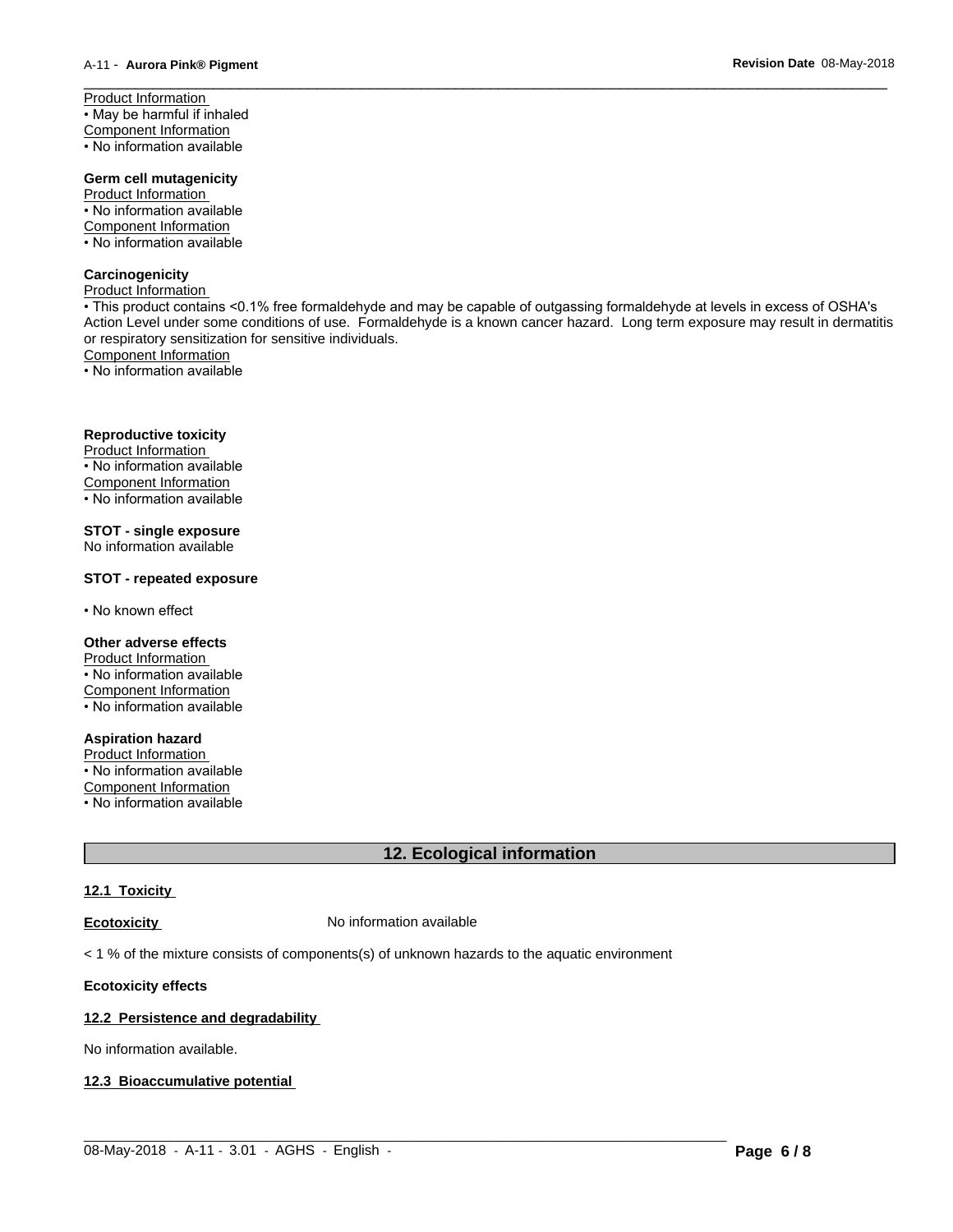Discharge into the environment must be avoided

#### **12.4 Mobility in soil**

No information available.

#### **12.5 Other adverse effects**

No information available

### **13. Disposal Considerations**

 $\overline{\phantom{a}}$  ,  $\overline{\phantom{a}}$  ,  $\overline{\phantom{a}}$  ,  $\overline{\phantom{a}}$  ,  $\overline{\phantom{a}}$  ,  $\overline{\phantom{a}}$  ,  $\overline{\phantom{a}}$  ,  $\overline{\phantom{a}}$  ,  $\overline{\phantom{a}}$  ,  $\overline{\phantom{a}}$  ,  $\overline{\phantom{a}}$  ,  $\overline{\phantom{a}}$  ,  $\overline{\phantom{a}}$  ,  $\overline{\phantom{a}}$  ,  $\overline{\phantom{a}}$  ,  $\overline{\phantom{a}}$ 

#### **13.1 Waste treatment methods**

Dispose of in accordance with federal, state, and local regulations.

### **14. Transport Information**

| <b>DOT</b>  | Not regulated |
|-------------|---------------|
| <b>MEX</b>  | Not regulated |
| <b>IMDG</b> | Not regulated |
| <b>IATA</b> | Not regulated |

# **15. Regulatory information**

### **15.1 International Inventories**

| <b>TSCA</b><br><b>DSL</b><br><b>EINECS/ELINCS</b> | Complies<br>Complies<br>Complies |  |
|---------------------------------------------------|----------------------------------|--|
| <b>ENCS</b>                                       |                                  |  |
| <b>IECSC</b>                                      | Complies                         |  |
| <b>KECL</b>                                       | Complies                         |  |
| <b>PICCS</b>                                      | Complies                         |  |
| <b>AICS</b>                                       | Complies                         |  |
| <b>NZIoC</b>                                      | -                                |  |

 **TSCA** - United States Toxic Substances Control Act Section 8(b) Inventory

 **DSL** - Canadian Domestic Substances List

 **EINECS/ELINCS** - European Inventory of Existing Chemical Substances/European List of Notified Chemical Substances

 **PICCS** - Philippines Inventory of Chemicals and Chemical Substances

 **ENCS** - Japan Existing and New Chemical Substances

 **IECSC** - China Inventory of Existing Chemical Substances

 **KECL** - Korean Existing and Evaluated Chemical Substances

 **PICCS** - Philippines Inventory of Chemicals and Chemical Substances

 **AICS** - Australian Inventory of Chemical Substances

 **NZIoC** - New Zealand Inventory of Chemicals

#### **15.2 U.S. Federal Regulations**

### **SARA 313**

Section 313 of Title III of the Superfund Amendments and Reauthorization Act of 1986 (SARA). This product does not contain any chemicals which are subject to the reporting requirements of the Act and Title 40 of the Code of Federal Regulations, Part 372

 $\_$  ,  $\_$  ,  $\_$  ,  $\_$  ,  $\_$  ,  $\_$  ,  $\_$  ,  $\_$  ,  $\_$  ,  $\_$  ,  $\_$  ,  $\_$  ,  $\_$  ,  $\_$  ,  $\_$  ,  $\_$  ,  $\_$  ,  $\_$  ,  $\_$  ,  $\_$  ,  $\_$  ,  $\_$  ,  $\_$  ,  $\_$  ,  $\_$  ,  $\_$  ,  $\_$  ,  $\_$  ,  $\_$  ,  $\_$  ,  $\_$  ,  $\_$  ,  $\_$  ,  $\_$  ,  $\_$  ,  $\_$  ,  $\_$  ,

#### **15.3 Pesticide Information**